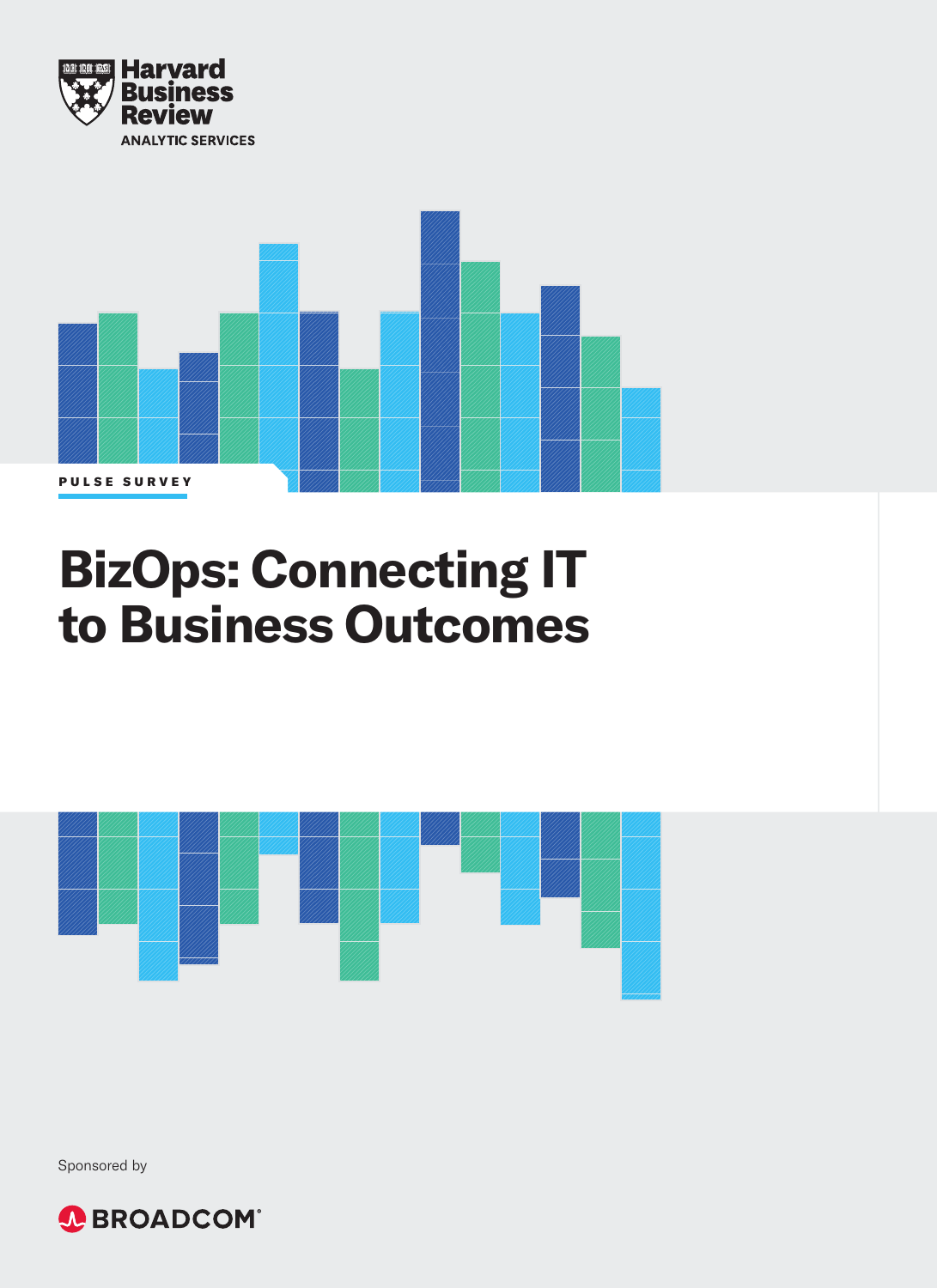#### SPONSOR PERSPECTIVE

Today's executives aren't just navigating uncharted terrain, they're contending with markets that have been beset by change that's happening at an unprecedented pace and scale. If speed and agility were ever optional for your organization, those days are clearly over.

Now, the need to scale and accelerate digital transformation isn't a lofty, long-term goal—it's a had-to-happen yesterday, all-hands-ondeck imperative.

In these dynamic environments, organizations can't contend with waste, inefficiency, or a lack of strategic coordination—but that's exactly what's been happening because of the persistent lack of alignment between IT and business teams. The presence of these organizational silos has long been a challenge, but the difficulties continue to be compounded as new technologies and services are introduced, more operational tools get added, and change continues to accelerate. This complexity is fueling a growing sense of chaos in many organizations today.

To accelerate delivery and innovation, enterprises have grown increasingly reliant upon agile and DevOps approaches. While DevOps has enabled teams to make strides toward continual improvement of software quality, this approach doesn't necessarily account for business outcomes.

This is where BizOps comes in. BizOps is a framework for data-driven decision making, one that connects IT efforts and investments with business outcomes. BizOps can help put business outcomes at the center of everything, from value management to development to IT operations.

We've sponsored research by Harvard Business Review Analytic Services to examine how enterprise executives are contending with this persistent disconnect between business and IT teams. Through this research, we wanted to explore how executives were contending with their current demands, and find out how many saw BizOps as beneficial to their organizations. (Spoiler alert: A lot—almost 90% of respondents.)

I encourage you to review this report and find out how your peers are navigating current market dynamics. This paper provides compelling insights into the trends in play, and it can help inform your business strategy as you look to capitalize on the opportunities BizOps can present.



#### **Serge Lucio**

**Vice President and General Manager, Enterprise Software Division Broadcom Inc.**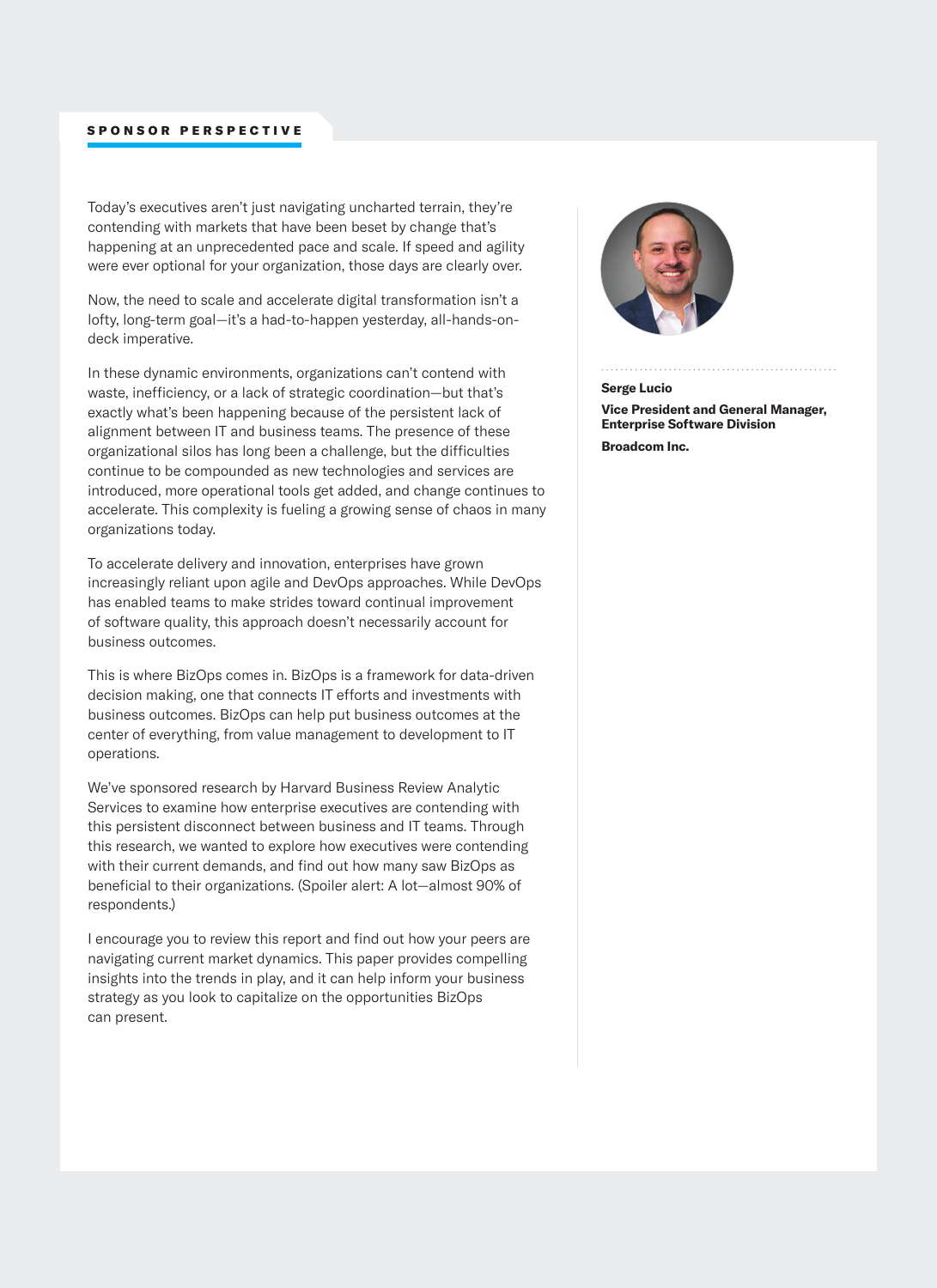# **BizOps: Connecting IT to Business Outcomes**

Today's narrative for digital transformation has changed dramatically. Enterprises have long attempted to align IT departments and business units, and this goal has become only more pressing as time-to-market and competitive pressures increase.

An emerging approach to improve alignment between IT and business, called "BizOps," is beginning to attract interest, according to a survey of 216 executives by Harvard Business Review Analytic Services.

Eighty-six percent of respondents say BizOps would be beneficial, or in some cases already is beneficial, to their organization. Similarly, 89% of the executives say BizOps could significantly improve decision making by improving collaboration between IT and business teams.

BizOps is a data-driven framework for decision making that connects IT departments with business functions—such as marketing, finance, and HR—to align technology investments to business outcomes. The approach uses artificial intelligence (AI) to augment and automate some processes to provide continuous insight and collective intelligence. BizOps builds off the IT-centric approaches of agile methodologies and DevOps, which are aimed at improving the effectiveness and efficiency of technology departments.

"Many companies that have been successful with agile and DevOps are running into issues when they try to scale, or integrate development and operations, because they end up building applications and technology that don't fit together in an optimal way," says Mike Rosen, an analyst with IDC who focuses on strategic IT architecture and digital transformation. "A lot of these companies are now looking at BizOps as a way to extend the continuous cycle of DevOps to include the business considerations, so IT can build the right stuff faster."

The survey underscored the frustration that companies are experiencing with their current methods for developing, deploying, and using technology.

#### HIGHLIGHTS

**86%** of survey respondents say **BizOps would be beneficial**, or in some cases already is beneficial, to their organization



**87%** agree that human workers **using artificial intelligence to support their business decisions** ultimately leads to improved decision making

**74%** of respondents say IT environments are **likely to become significantly more complex** at their organization within the next 18 months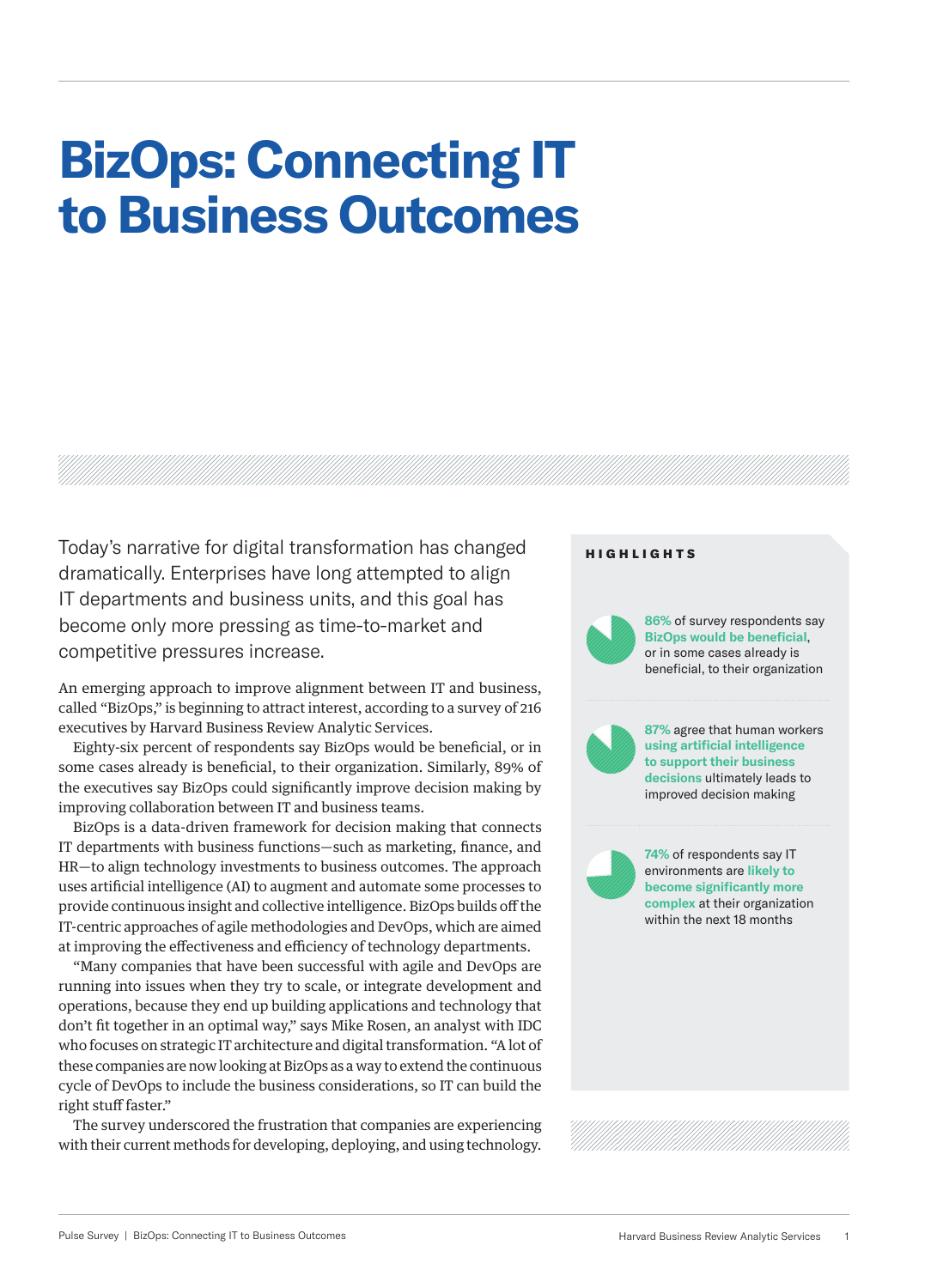## A R  $2K$

"BizOps creates a shared understanding and vision across all teams that allow them to select project activities that have the highest priority," Mike Rosen, an analyst with IDC.

Nearly half of survey respondents said the growing complexity of IT environments has created a sense of "chaos" in their organizations. In addition, IT teams tend to use metrics that don't translate to business outcomes, and they don't collaborate closely enough with business units in their organizations. This leads to mounting frustration, significant costs, and lost opportunities. Poor alignment between departments is also the top obstacle to digital transformation, according to the survey.

This report will define the emerging concept of BizOps and explore the consequences of the disconnects between IT and business units as they try to keep up with an ever-growing need for speed and agility, pivot to new business models, and adjust to the new normal of doing business. It will also examine the potential for BizOps to alleviate those issues and better tie IT projects to business outcomes so companies can consider how they might incorporate the approach into their operations.

## **BizOps: Extending the Benefits of Agile Techniques and DevOps**

To understand BizOps, it's important to see how it contrasts and works with approaches that have been applied mostly to IT, such as agile techniques and DevOps. DevOps, shorthand for "development to operations," coordinates the process from initiation to delivery, leaning heavily on automated processes. Agile software development is aimed at keeping business sponsors involved in IT projects, remaining flexible with requirements, and developing a minimum viable product (MVP). The MVP needs just enough features for customers to provide feedback so that better iterations can be developed quickly.

While both agile methodologies and DevOps have brought significant benefits to many organizations, they also have notable shortcomings. Agile methods, for example, rely on one- to-four-week iterations, or "sprints," to create finite improvements in technology. These sprints, however, are done within a year-long project cycle. "That creates a disconnect, where you can't make changes to the larger plan," says IDC's Rosen.

He further explains that BizOps can build on these approaches, adding strategic planning, continuous measurement, and enterprise context to DevOps. Consider a line-of-business (LoB) that wants to develop a new app. Typically, the LoB would have narrow criteria that wouldn't

necessarily incorporate issues of enterprise concern, such as customer consistency, integration, or single sign-on. "BizOps creates a shared understanding and vision across all teams that allow them to select project activities that have the highest priority," Rosen says.

BizOps is an emerging concept, and, at this point, most people are not even familiar with it, the survey showed. However, after learning about the approach, an overwhelming number of respondents immediately saw its value in addressing the disconnects between IT and business units.

Indeed, some 86% of respondents said it could be beneficial to their organization, including a smattering who have already implemented BizOps and are enjoying benefits from it. Only 13% thought BizOps would not provide any benefits to their organization.

## **Confronting Frustration and "Chaos"**

Executives are dissatisfied with the current ways in which IT and business units work together—or, more often, fail to work together. While this has generally been a long-standing concern, the consequences have mounted in the digital age as technology is increasingly interwoven with business goals.

"Large companies have experienced a lack of connection between IT and business for 30 years, but the disconnect didn't matter that much because IT was considered a relatively back-office, transactional function," says Tom Davenport, a professor at Babson College and analytics expert. "You were happy if IT produced payroll on time or was able to generate an order-receipt form. Now the ante has increased significantly because every company is, or will be, a technology and analytics company. If you create AI-based recommendations for e-commerce and screw it up, you can be put out of business pretty quickly."

DevOps, agile methodologies, microservices, and containerized applications have dramatically increased the complexity of IT environments, according to the survey. In fact, 48% of respondents said the complexity of IT environments has created a sense of chaos in their organization. What's more, 74% of respondents said IT environments are likely to become significantly more complex over the next 18 months. **FIGURE 1**

Some of this frustration stems from approaches that were developed to promote IT efficiency. Half of the respondents said DevOps has had a positive impact on developing reliable software faster, but it has also left gaps in ultimately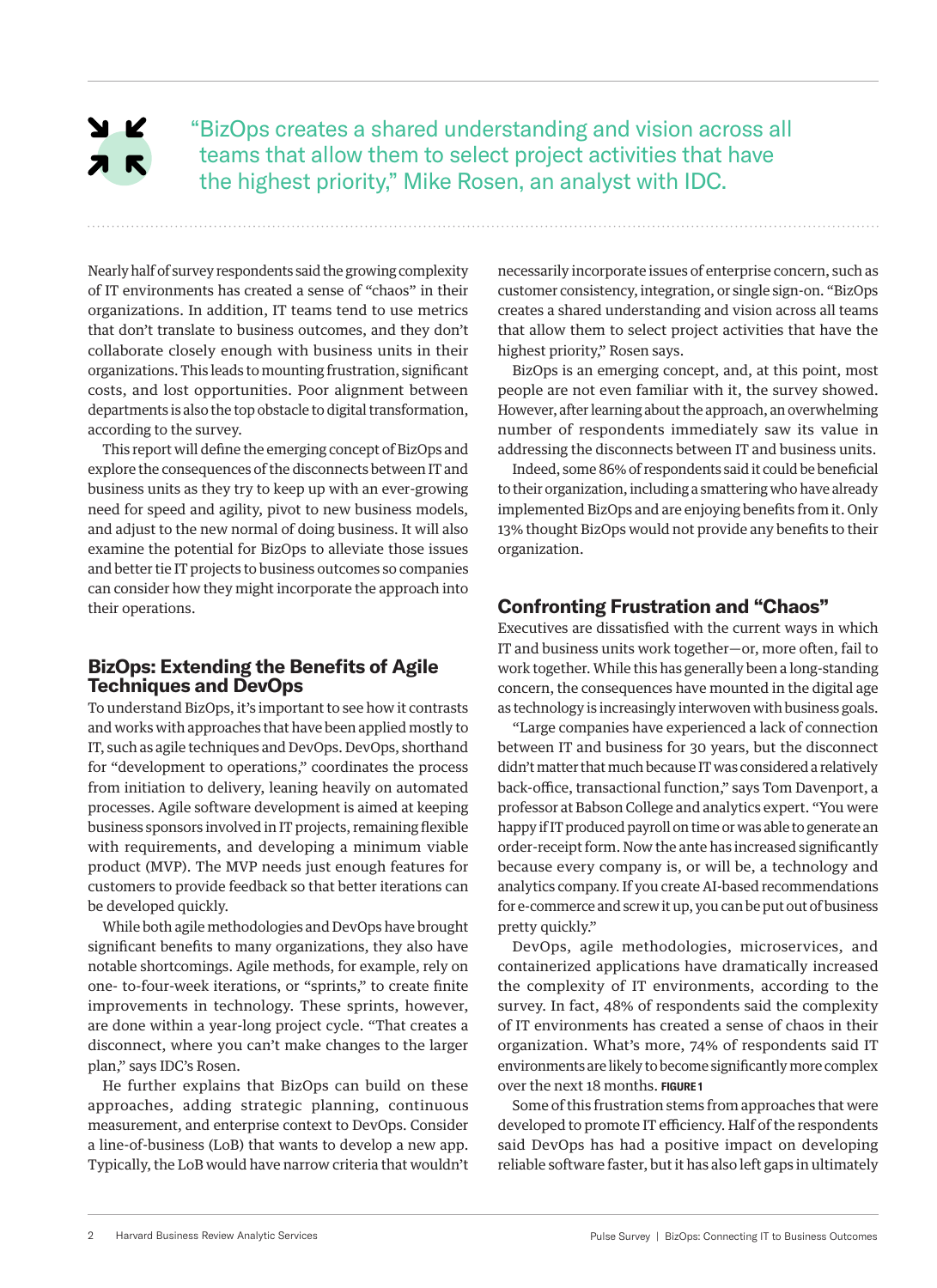FIGURE 1

## **Controlling Chaos**

The complexity of IT presents huge challenges and can create a sense of chaos.

Rate the extent to which you agree or disagree with the following statements. [PERCENTAGE SELECTING SOMEWHAT OR STRONGLY AGREED]

#### 74%

IT environments are likely to become significantly more complex at my organization within the next 18 months

#### 69

At my organization, the metrics that IT teams track to measure success (e.g., application uptime, project completions) don't work to improve the metrics that the business teams track (e.g., increased revenue per customer, more sales per hour)

#### 62

New IT approaches (e.g., DevOps, agile methods, microservices, containerized applications) have dramatically increased the complexity of IT environments

#### 48

The complexity of our IT environment has created a sense of chaos in my organization

Source: Harvard Business Review Analytic Services Survey, April 2020

connecting to business outcomes. Some 72% agreed that agile techniques and DevOps can provide project-level improvement, but the lack of enterprise alignment often cancels out those benefits.

"Agile has made some progress in producing systems more quickly and generating greater user involvement," Davenport says. "However, the opportunities for using technology have become so great they're outpacing the incremental improvements from tools like that. The goalposts are moving faster than the team is."

Clearly, executives are looking for ways to get a handle on the chaos and complexities and extend the benefits of approaches like DevOps beyond IT to the entire organization. As companies and their customers adjust to new ways of interacting, the consequences of data silos are becoming even more pressing.

## **Breaking Down Silos**

There is a deep sense that IT is often cut off from the rest of the organization because of poor collaboration and data silos. More than half of respondents said at a high level, IT teams lack sufficient visibility into what other teams are working on because they operate autonomously.

In addition, some 69% of those surveyed said the metrics that IT teams track to measure success, including application uptime or project completions, don't work to improve the metrics that the business teams track, including, for instance, increased revenue per customer or more sales per hour.

However, the issues are even deeper than simply getting IT and business units on the same page. The goal is to get everyone thinking about how technology initiatives tie directly to the things that matter to the organization as a whole. Rosen notes that LoBs that sponsor an app or other technology projects often have narrow criteria, based on a specific goal, which itself may not align with enterprise business objectives.

"Today, people collect the information that supports the criteria by which they are being judged," Rosen says. "In general, business groups are not thinking about how to actually measure business value. In other words, what data to collect, where to get it from, and how to display it to demonstrate that value."

IT is not unmindful of this situation. Some 70% of respondents feel that IT teams want to improve collaboration with business units, but other priorities get in the way. Business units are clearly frustrated, as well. According to the survey, some business units say IT does not implement enough of their ideas for new technology solutions. **FIGURE 2**

Consequently, 63% of respondents said business units find it easier to build/buy their own applications than to explain their needs/ideas to IT.

These issues can significantly diminish the way IT is viewed by others in the organization: Over half of respondents feel business units regard IT as a cost center rather than a value center. This perception can have a drag on digital transformation efforts, since a cost-center orientation doesn't foster the agility that digital initiatives demand.

"Managing technology as a cost center—where the emphasis is on doing more with less, maximizing efficiencies of scale,

#### FIGURE 2

#### **Mutual IT-Business Frustration**

Better collaboration leads to improved decision making and solutions.

Rate the extent to which you agree or disagree with the following statements. [PERCENTAGE SELECTING SOMEWHAT OR STRONGLY AGREED]

#### 89%

By improving collaboration between IT and business teams, BizOps could significantly improve decision making at my organization

#### 70

My organization's IT teams want to improve collaboration with business units, but other priorities get in the way

Source: Harvard Business Review Analytic Services Survey, April 2020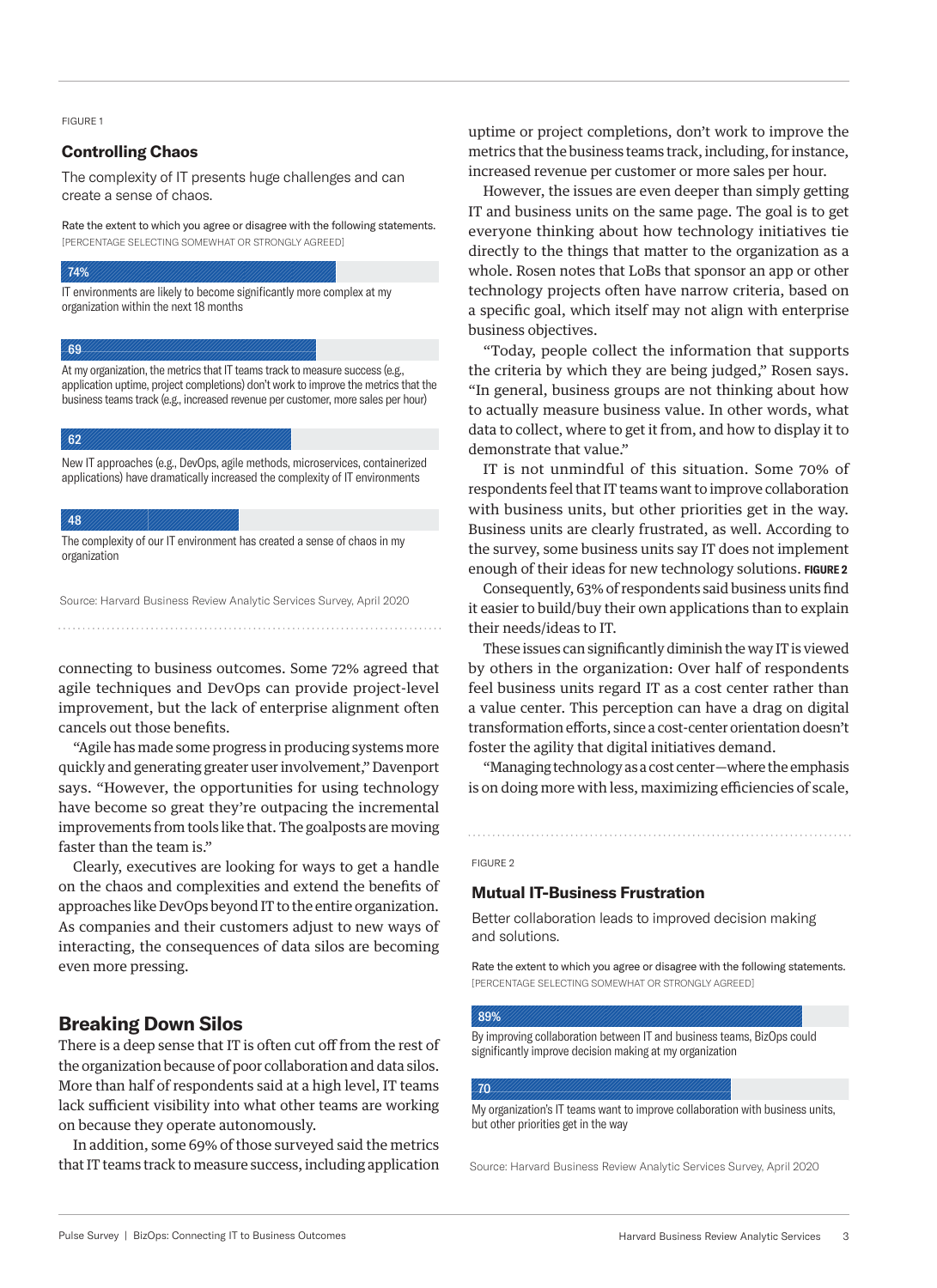**"…the opportunities for using technology have become so great they're outpacing the incremental improvements from tools like that. The goalposts are moving faster than the team is."**

**Tom Davenport, professor, Babson College**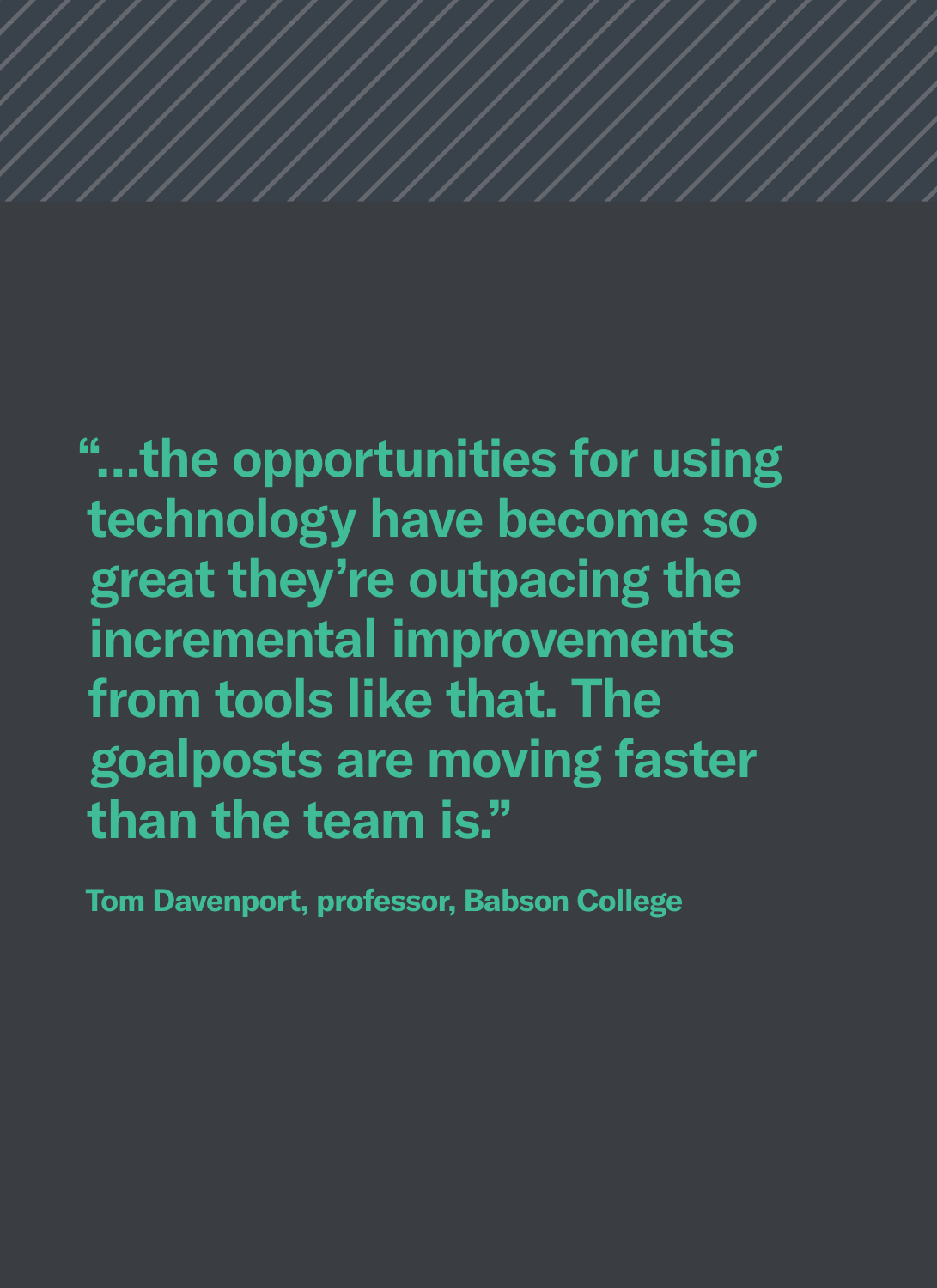and then shrinking their budgets by 3% every year—shackles the organization," explains Gene Kim, an award-winning chief technology officer, DevOps researcher, best-selling author, and founder of IT Revolution. "You see the problem when every time you tackle a business initiative, you have to gather a roomful of people who all bring Gantt charts and fully allocated budgets, all with excuses on why they can't enable what the new business needs."

The bottom-line consequences of treating IT as a cost center are troubling. About 77% of respondents said the disconnect between IT and business units now results in significant costs. According to the survey, this disconnect is also the number one challenge to digital transformation. **FIGURE 3**

"Companies are getting a dismal return on the \$1.3 trillion they put into digital transformation, because everyone understands the why, but no one understands the how," Kim says. "I think they all need to create conditions that enable small teams to independently create value for their customers, which requires getting the teams the data they need. BizOps can provide the structure that enables small teams to achieve whatever mission they are given or choose to pursue."

Based on studies he's conducted, Kim says one of the top predictors of technology and business performance is the ability of teams to independently develop, test, and deploy technology to customers without coordinating and communicating with people outside their teams often referred to as architecture. But that can only happen successfully when teams have visibility, and when the

FIGURE 3

#### **Digital Detours**

Poor alignment across lines of business and siloed data top the list of biggest obstacles.

What are the biggest barriers to successful digital transformation initiatives at your organization? [SELECT UP TO THREE]

#### 49%

Poor alignment between the necessary departments/teams (i.e., lack of strong BizOps)

#### 42

Siloed or incomplete data

#### 32

Unclear definition of what constitutes success

#### 26

Inefficient use of time/resources

Source: Harvard Business Review Analytic Services Survey, April 2020



## 77% of respondents said the disconnect between IT and business units now results in significant costs.

necessary data to determine their actions are tied to larger enterprise goals and aligned with other efforts in the organization.

Rosen additionally notes that BizOps is not simply a change in process, but a change in collaboration and culture. To implement BizOps, companies should eschew the common us-versus-them mindset, where internal teams work in competition with one another.

"BizOps requires clarity and competence, where leadership makes sure everyone understands the company's goals, mission, values, and constraints, and leadership constantly reinforces this," he says. Rosen points to Google as an example of a company that does this well. "Everyone at the company understands what the platform is, what the common services and rules for doing things are, and how that fits into security. If teams follow the rules and understand Google's goals, mission, and vision, they are left with the autonomy to come up with great new ideas on their own."

## **Defining Business Value**

BizOps starts with the tricky task of defining business value. Any initiative will have to include identifying information that can be collected from a variety of sources, aggregated, and analyzed to validate value. In addition, "companies need to build instrumentation within the app to aid in the collecting of data that would have previously been an afterthought," Rosen explains.

Complex IT environments, coupled with the increasing need for real-time information, spur the need to use automation and cognitive technology, like machine-learning algorithms and business intelligence-powered dashboards, to delineate value.

"By automating the production and collection of value data, companies can feed that information back into the loop to achieve continuous improvement and realize even more value," Rosen says.

A handful of companies have successfully implemented a BizOps approach. For example, a movie theater chain captures point-of-sales terminal data from across more than 300 locations, which are fed into dashboards that give a realtime snapshot of the business. The chain's goal is to use this data to regulate theater heating and cooling based on real-time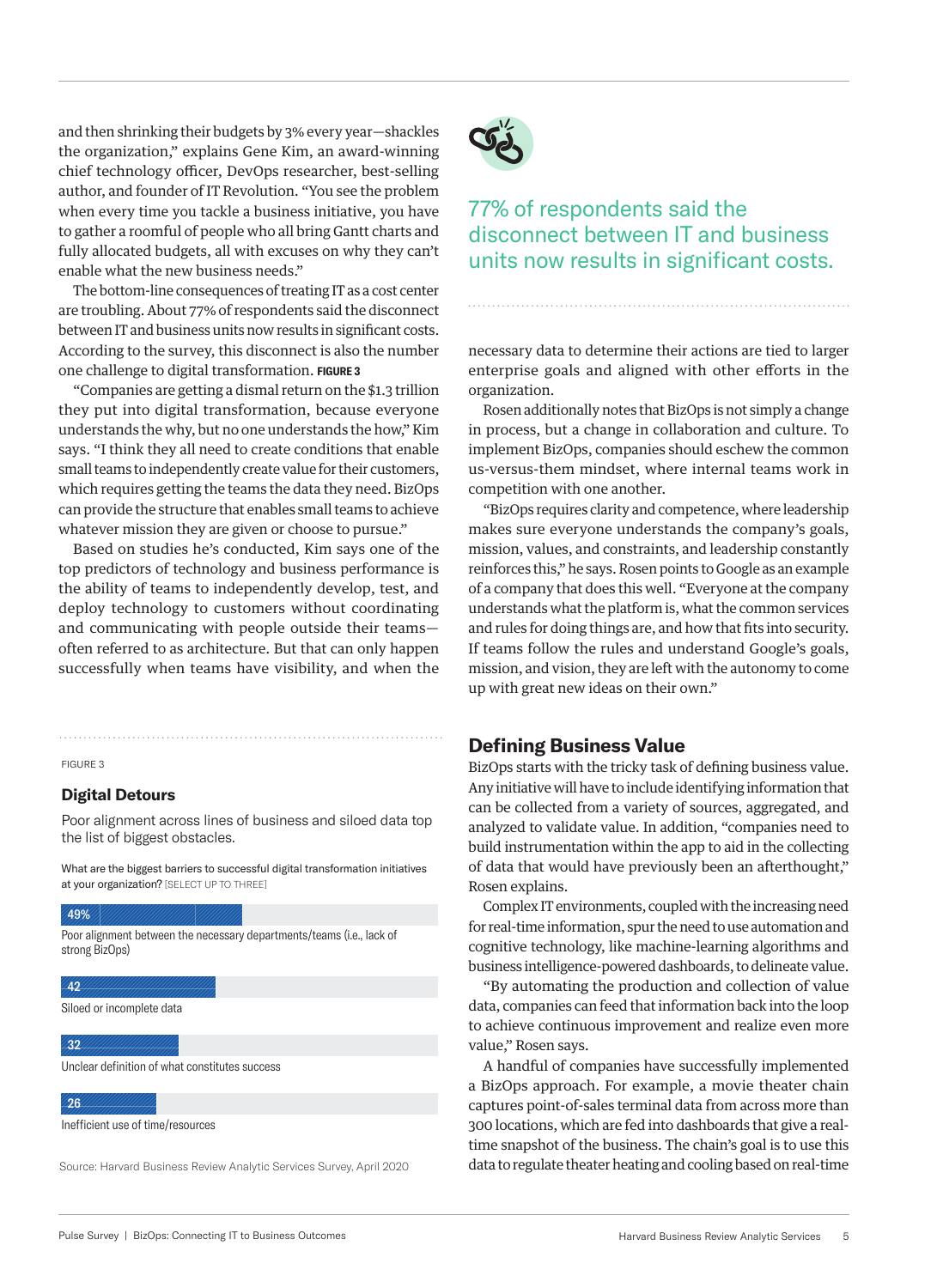

Survey respondents anticipate several benefits from using BizOps, including improving business agility, executing strategic plans faster, and aligning digital transformation initiatives to business outcomes.

attendance data, manage replacement of seats based on actual use counts, and automate processes to streamline end-ofcycle financial closing efforts—all to better align IT outputs with business outcomes.

The idea of augmenting human decision making with automation, which is a fundamental component of BizOps, is appealing to survey respondents. Some 87% agreed that human workers who use AI to support their business decisions ultimately leads to improved decision making. Roughly the same number said that using AI more effectively would be a significant competitive advantage for their organization.

To date, respondents are not happy with the impact that AI and machine learning have had in their organization. This is another indication of the need to look for new ways of using technology to connect IT and business more effectively, as well as to give IT a clearer view of how their efforts tie into business strategy.

"BizOps has a lot of appealing components," Davenport says. "The idea that we're going to make a lot more automated decisions with this approach is a good thing. One of the big problems with business intelligence and analytics is that

FIGURE 4

#### **BizOps Benefits**

Improved business agility to respond to customers tops the charts.

For your organization, what would be/are the biggest benefits from implementing BizOps? [SELECT UP TO THREE]

51%

Improved business agility to respond to customer/market demands

#### 45

More successful digital transformation initiatives that align to business outcomes

#### **44**

Teams across the organization execute strategic plans more quickly

#### 31

IT becomes more of a value center than a cost center

Source: Harvard Business Review Analytic Services Survey, April 2020

they've depended on human beings looking at the output. In many cases, it's better to take human beings out of the loop."

Survey respondents anticipate several benefits from using BizOps, including improving business agility, executing strategic plans faster, and aligning digital transformation initiatives to business outcomes. **FIGURE 4**

Most executives also agree that by being able to better see the business outcomes of their work, IT can make better decisions, focus on more strategic efforts, and have higher levels of productivity.

"BizOps has an outcomes orientation," Davenport says. "Data scientists have been fascinated with creating better models, but they have not been oriented into getting them into production deployment."

Left unaddressed, IT's current lack of visibility promises to become an even more pressing issue with the next generation of workers. Some 83% of respondents said people entering the workforce increasingly demand greater visibility into how their work is contributing to the organization's overall success. BizOps can be a potential source of motivation for workers, and it can drive engagement by providing employees autonomy within a framework that centers around producing business outcomes.

## **Conclusion**

The need for successful digital transformation and a desire to move faster are challenging companies to keep up the pace of IT development without losing sight of the outcomes they want to achieve. BizOps can provide a decision-making framework that helps companies adapt to the new reality in front of them and pivot their digital transformation initiatives in ways that will create new data streams in a time of unprecedented change.

Kim notes that many large organizations have focused on building innovation centers and studios, but these efforts often cannot scale effectively because they require cumbersome interactions with other teams that slow the entire process. "Scaling will be the difference between the winners and the losers in the marketplace for decades to come," he says.

By providing heightened visibility, BizOps could make the workplace more appealing for the talent that companies want to attract while allowing companies to pursue technology initiatives that produce superior business outcomes.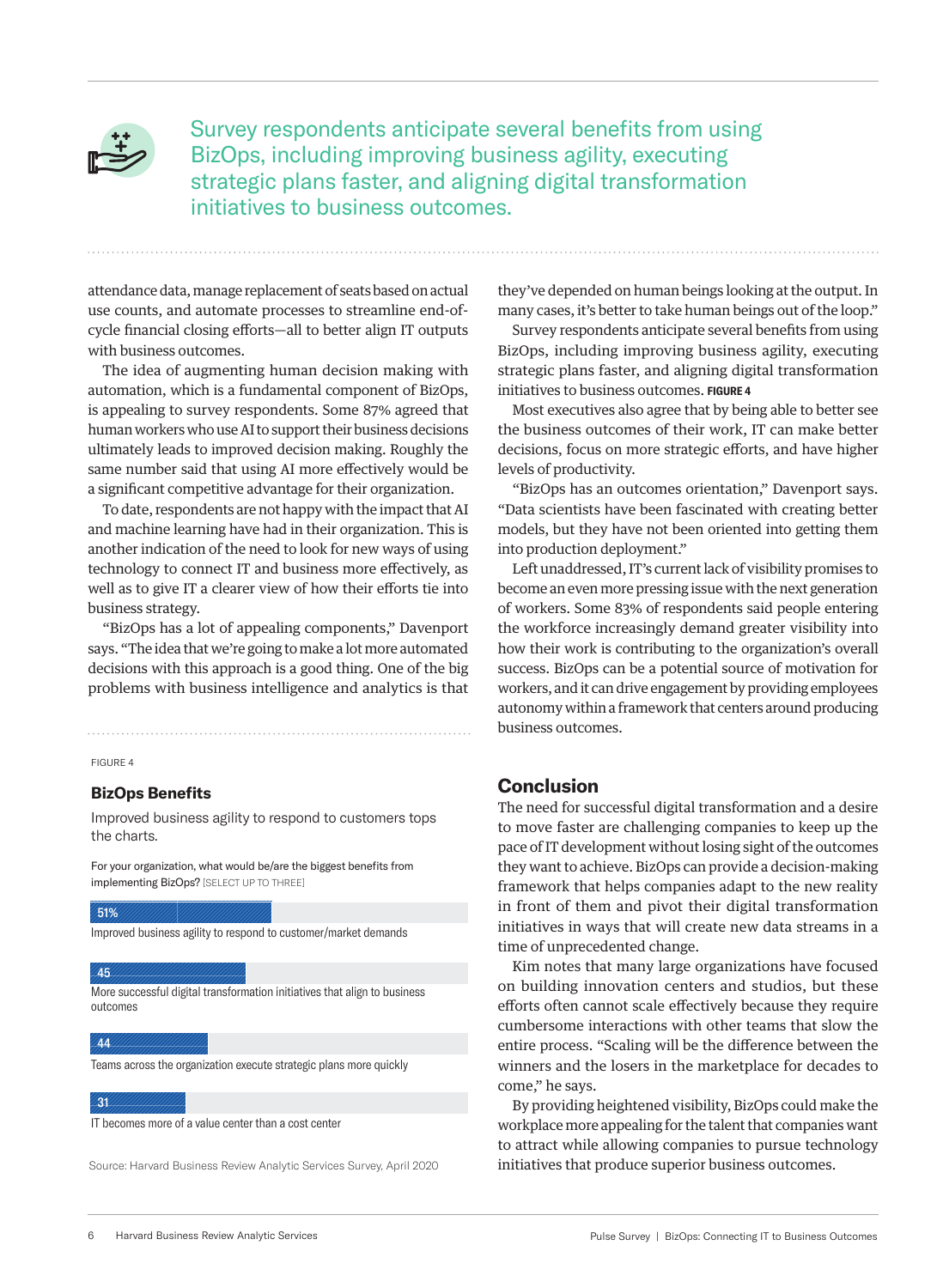**"Companies are getting a dismal return on the \$1.3 trillion they put into digital transformation, because everyone understands the why, but no one understands the how."** 

**Gene Kim, founder of IT Revolution and CTO**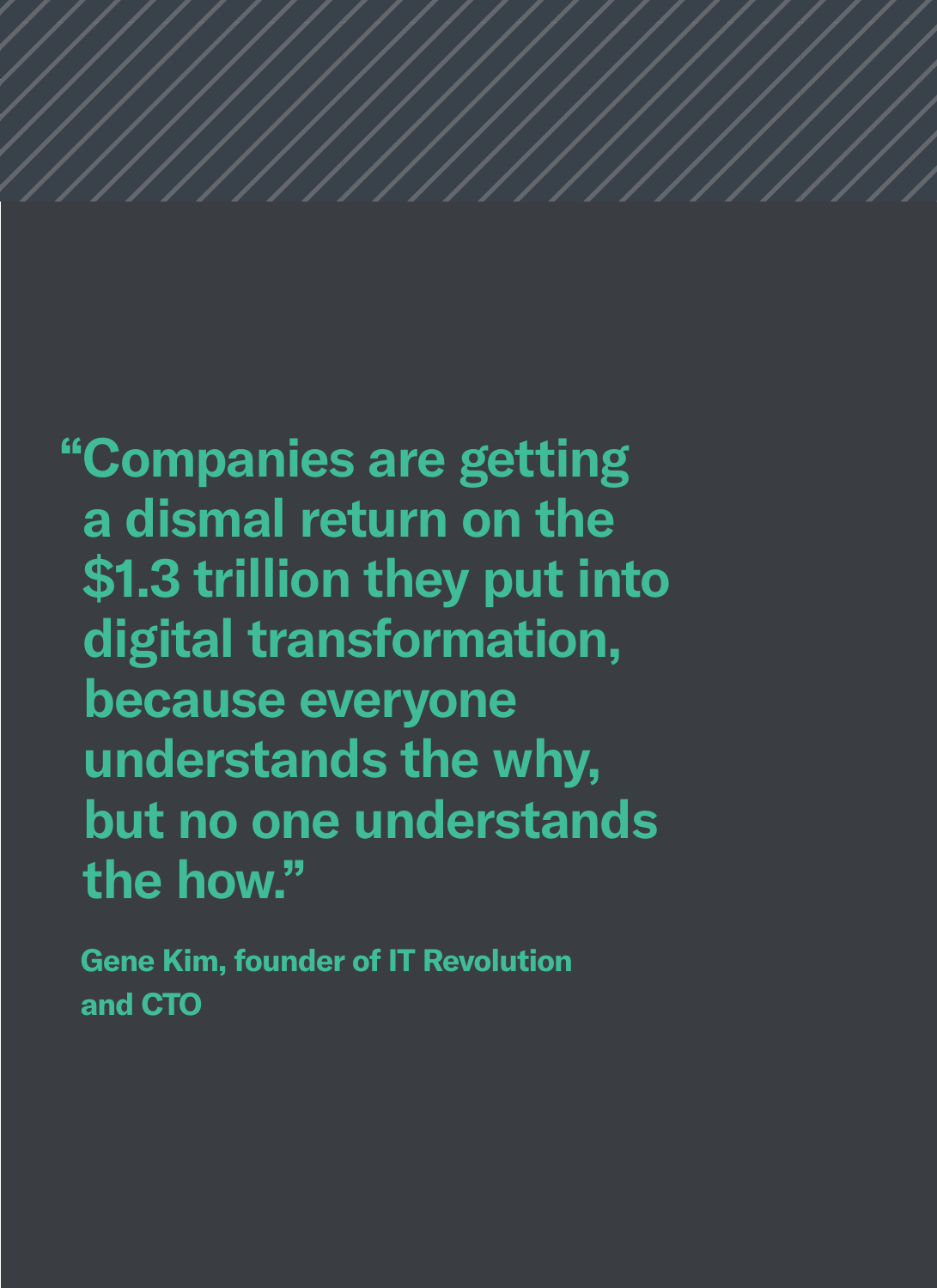The approach is just emerging. Rosen says companies that are interested in this approach are now building out their agile methods and DevOps as they prepare to select a pilot initiative for BizOps with products and services that achieve outcomes. Given the pace of change, and the drive toward innovation, companies everywhere should consider how they can align their IT development, operations, and business units to react faster and satisfy customer demands.

"When business, development, and operations are not aligned, people understand that can cause waste and cost," Rosen says. "But the real impact of that misalignment is the inability to grasp opportunities. They continue to fall further and further behind because of the inertia that misalignment causes. The whole business is hampered in its ability to keep pace." BizOps is emerging as an opportunity to stay focused on those opportunities.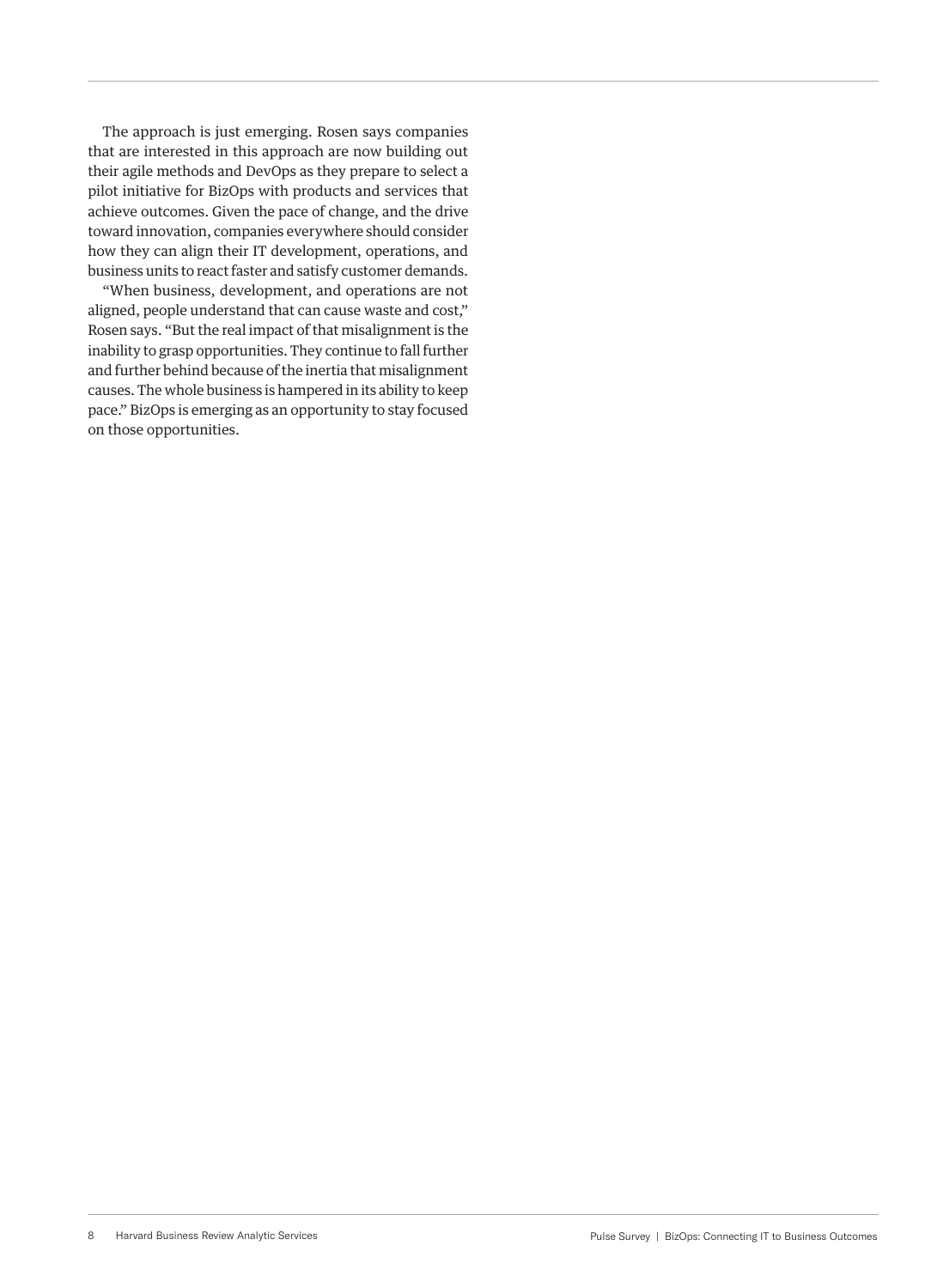#### METHODOLOGY AND PARTICIPANT PROFILE

A total of 216 respondents drawn from the HBR audience of readers (magazine/ enewsletter readers, customers, HBR.org users) completed the survey.

### **Size of organization**

20% 10,000 or more employees

31%

1,000 – 9,999 employees

23% 100 – 999 employees

27% Fewer than 100 employees

**Seniority**

43%

21%

8% Other grades

28% Executive management/ board members

Senior management

Middle management

## **Key industries**

12% Manufacturing

10% Financial services

9% Business/professional services

9% Consulting services

8% Health care

All other sectors less than 8% each

**Job function**

17% General/executive management

10% Sales/business development

8% Finance/risk

8% Strategic planning

8% Consulting

8% HR/training

All other functions less than 8% each

## **Regions**

38% North America

17% Europe

> 29% Asia/Pacific

7% Middle East/Africa

6% Latin America

2% **Other**